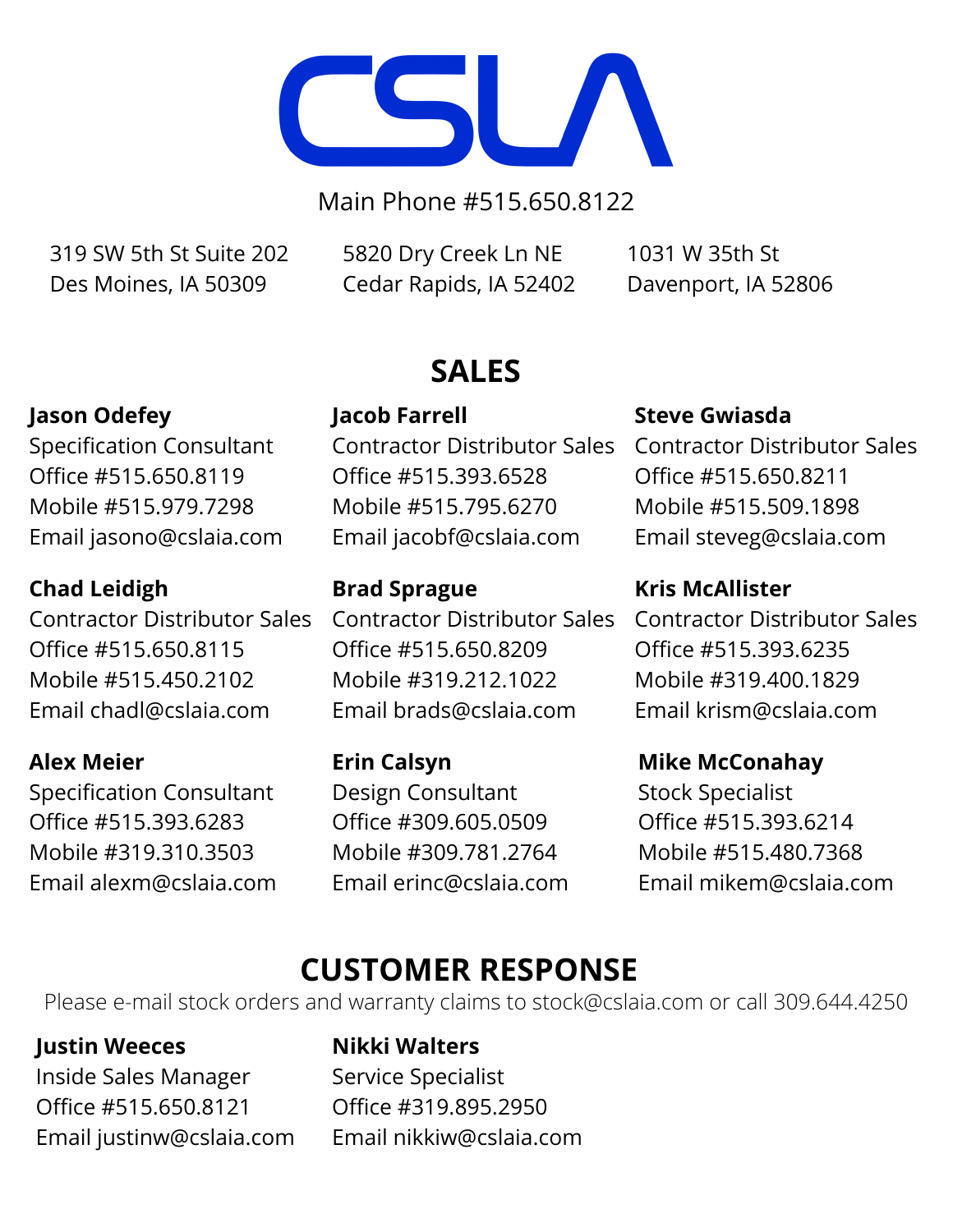

Main Phone #515.650.8122

319 SW 5th St Suite 202 Des Moines, IA 50309

5820 Dry Creek Ln NE Cedar Rapids, IA 52402

1031 W 35th St Davenport, IA 52806

# **LIGHTING CONTROLS**

# **Jill Anderson**

Controls Manager Office #515.650.8206 Mobile #773.368.7657 Email jilla@cslaia.com

# **Kameron Powell**

**Devin Schupp**

**David Ramos**

Design and Quotation Office #515.650.8210

Email davidr@cslaia.com

Field Technician Mobile #515.450.2089 Email kameronp@cslaia.com

Field Technician Mobile #319.300.5200 Email devins@cslaia.com

# **PROJECT QUOTATIONS**

Please e-mail quote requests containing fixture schedules to [projectquotes@cslaia.com](mailto:projectquotes@cslaia.com) Please e-mail quote requests without fixture schedules to [quotes@cslaia.com](mailto:quotes@cslaia.com)

# **Paige Allender**

## **Collin Michener**

Quotations Specialist Office #515.650.8207 Email paigea@cslaia.com

Quotations Specialist Office #319.774.2770 Email collinm@cslaia.com

## **Alissa Newendorp**

Project Management Office #515.650.8216 Email alissan@cslaia.com